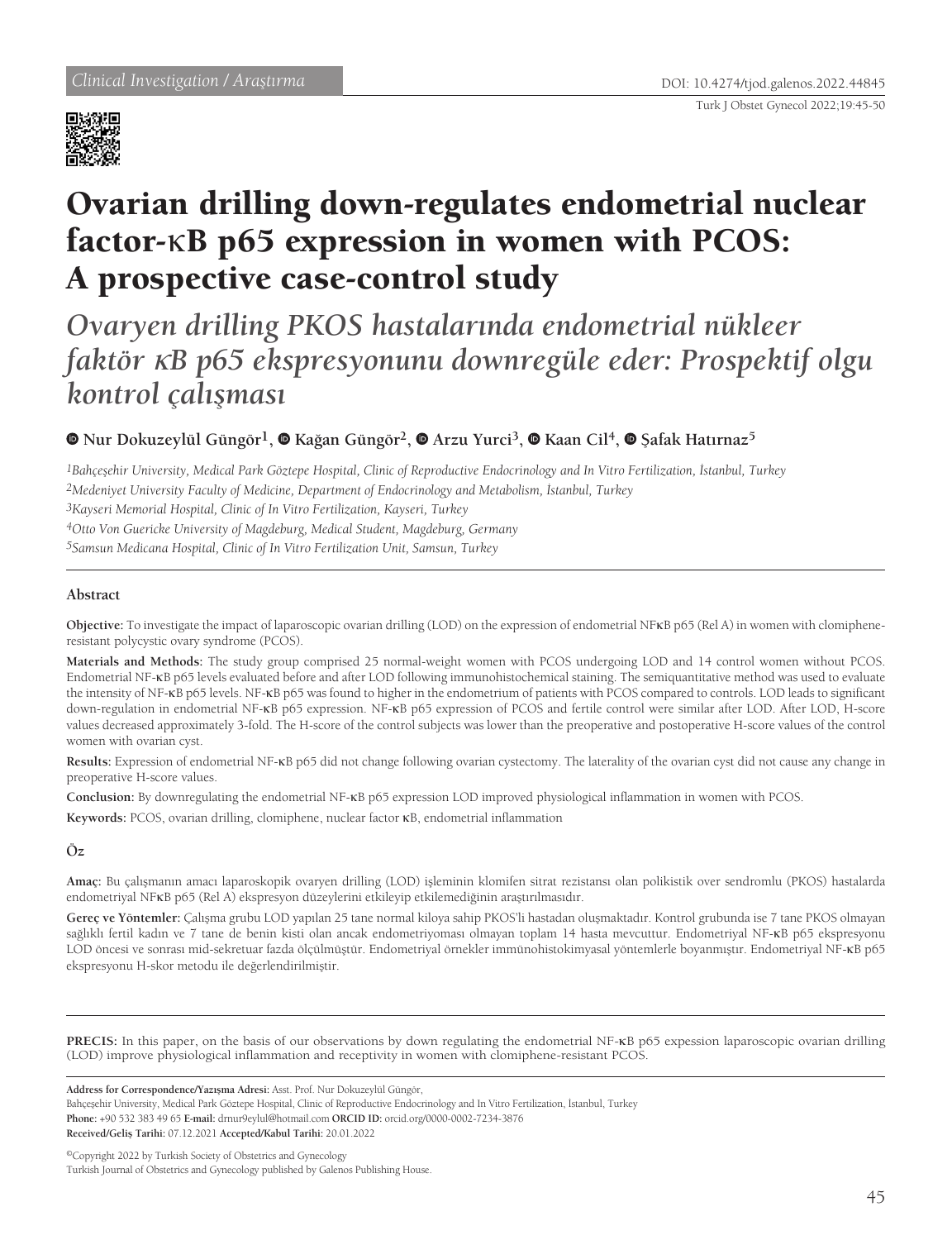**Bulgular:** Endometriyal NF-κB p65 ekspresyonu PKOS olan hastalarda LOD öncesi fertil hastalardan daha yüksek bulunmuştur. PKOS'li hastalarda LOD sonrası NF-κB p65 ekspresyonu belirgin olarak azalmıştır. LOD sonrası PKOS grubundaki hastalar ile fertil grupta NF-κB p65 ekspresyonu benzer bulunmuştur. LOD sonrası H-skoru 3 kat azalmıştır. Fertil grubun H-skoru pre-op ve post-op dönemde over kistli hasta grubunun H-skorundan düşük bulunmuştur. Yapılan benin kistektomi operasyonları sonrası endometrial NF-κB p65 ekspresyonunda belirgin değişiklik gösterilmemiştir. Ovaryen kist varlığı pre-operatif H-skor değerlerini etkilememektedir.

**Sonuç:** LOD, klomifen sitrat rezistansı olan PKOS'li hastalarda endometrial NF-κB p65 ekspresyonunu azaltarak fizyolojik enflamasyonu ve reseptiviteyi iyileştirmektedir.

**Anahtar Kelimeler:** PKOS, ovaryen drilling, klomifen sitrat, nükleer faktör κB, endometrial enflamasyon

#### **Introduction**

The physiological amount of inflammation is needed for the blastocyst to be held securely in the endometrium. Inflammation at the pathological level might block attachment and invasion of a blastocyst $(1,2)$ . Pathological inflammation in endometrial tissue may lead to failed decidualization and implantation. Clear scientific data on pathological inflammation preventing implantation come from patients using intrauterine devices $(3,4)$ . In addition to local endometrial pathology diseases located in extraendometrial areas such as ovaries or fallopian tubes may adversely affect the endometrium receptive status $(1,5)$ . In support of this hypothesis, in the presence of endometrioma or hydrosalpinx pathological inflammation in the endometrium is significantly increased. The reduction of inflammation following salpingectomy or endometrioma cystectomy further confirms the effects of extra-endometrial diseases on endometrial inflammation $(1,6)$ .

In addition to anovulation-failed receptivity due to increased endometrial inflammation may further complicate the implantation in subfertile subjects due to polycystic ovary syndrome (PCOS)<sup>(7)</sup>. Concordantly, it has been reported that PCOS- related inflammation may cause expression of both steroid hormone receptor and receptivity genes<sup>(8,9)</sup>. In line with this, the expression of homeobox genes, one of the most important receptivity molecules, decreased in PCOS<sup>(9)</sup>. Chronic inflammation is one of the most important factors leading to subfertility in PCOS<sup>(10)</sup>. Increased levels of NFκB p65, an intracellular marker of inflammation, have been shown in women with  $PCOS^{(7)}$ . NF- $\kappa$ B is a molecule that contains homo and heterodimers in its structure consisting of five different subunits: p50/p105, p52/p100, p65, c-Rel, and RelB. They are bound to its inhibitory protein IκBα and block the activation of NF- $\kappa$ B. Following any stimulus, I $\kappa$ B $\alpha$ is phosphorylated and the NF-κB is released. NF-κB dimers migrate to the nucleus where they activate many genes related to inflammation<sup>(1,11)</sup>.

Laparoscopic ovarian drilling (LOD) is a treatment option in the case of clomiphene-resistant women with PCOS to increase ovulation and pregnancy rates<sup>(9)</sup>. The increase in the pregnancy rates following LOD was attributed to the increase in ovulation rate or decrease in serum androgen levels $(12,13)$ . Senturk et al.<sup>(9)</sup> reported that LOD improves receptivity gene expression in women with PCOS. The increase in homeobox 10 and 11 mRNA after LOD, made us think that LOD may also improve the decreased implantation rates in patients with PCOS by regulating endometrial inflammation. To clarify our prediction we decided to determine NF-κB p65 expression in the endometrial tissues obtained from women with PCOS. We, therefore, attempted to investigate the effect of LOD on endometrial NF-κB p65 of infertile women with clomipheneresistant PCOS.

#### Materials and Methods

Power analysis of the study was performed with Mann-Whitney U test with the effect size of 0.50% and power of 80%. Type 1 error was noted as 5%. In this case-controlled study endometrial NF-κB expression was evaluated during the mid-luteal phase from 25 infertile women with clomiphene-resistant PCOS. Patients were diagnosed with PCOS based on the revised Rotterdam criteria. Detail criteria can be found elsewhere. Women who do not respond to clomiphene treatment were accepted as clomiphene $resistant<sup>(9)</sup>$ . Failure to achieve ovulation with clomiphene, followed by letrozole, led to the decision of laparoscopy (L/S). Seven infertile women ovarian cysts and seven fertile women without PCOS undergoing tubal sterilization were recruited as controls. While benign ovarian cysts were unilateral in 4 cases, they were recorded bilaterally in 3 cases. In addition to fertile controls, taking patients with benign ovarian cysts as a control group enabled us to test the possible effects of both the presence and surgery of non-endometriotic ovarian cysts on the endometrium. LOD was performed using a monopolar hook and 3 to 5 injury of 1 to 2 mm in the cortex of ovary $(14,15)$ .

Benign ovarian cysts were removed surgically in control participants. Fertile participants underwent endometrial sampling during tubal sterilization. Women with PCOS were subjected to progesterone withdrawal to determine their secretory phases. Noyes criteria were also taken into consideration in endometrial specimens. Serum progesterone levels were measured in each case to determine ovulation. Venous blood was taken from PCOS and control subjects for biochemical and hormonal analysis. Homeostasis model assessment-insulin resistance index (HOMA-IR) was used to determine insulin resistance. Women with history of endometrioma, hydrosalpinx, chronic inflammatory diseases were excluded. The study was conducted approving by the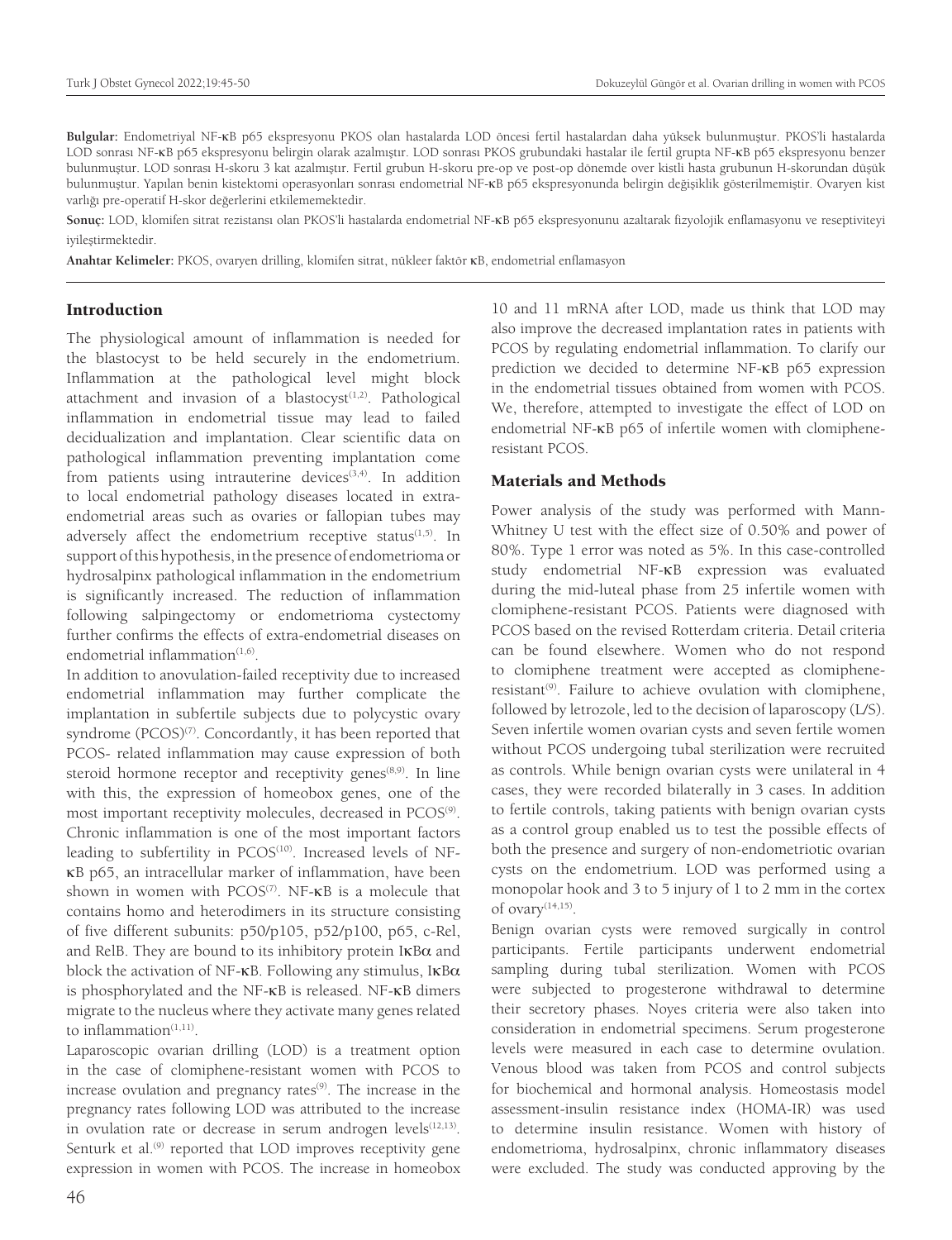Local Ethics Committee (approval number: 10973, date: 10.03.2019).

#### **NF-**κ**B/p65 Staining**

Endometrial samples were taken before drilling with a Pipelle cannula. The second samples were taken 3 months later and embedded in paraffin blocks. The immunostaining was performed using ready to use NF-κB/p65 antibody. Following washing with PBS, the slides were incubated with a peroxidase kit. The slides were developed in DAB, counterstained with hematoxylin. To determine the expression intensity of NF-κB p65, the H-score was used. H-score= $\Sigma$ Pi (i+1), where Pi is the percentage of stained cells in each intensity category (0-100%), and i is the intensity indicating weak  $(i=1)$ , moderate  $(i=2)$  or strong staining (i=3).

#### **Statistical Analysis**

Statistical analyses were performed with the SPSS 20.0 software. Data were shown as mean ± standard deviation values or percentages. Percentages of demographic findings were compared using the Paired t-test. A p<0.05 was considered statistically significant. Kolmogorov-Smirnov test was used for normality of data. While continuous variables were analyzed by using the Mann-Whitney U test Pearson chi-square test was used for categorical data.

#### **Results**

Table 1 shows the demographic characteristics of both groups of participants. Fertile controls had no evidence of clinical and ultrasonographical manifestations of PCOS. The average age of the fertile group was recorded as higher than both PCOS and ovarian cyst groups. While the mean ages of the patients with PCOS and ovarian cyst groups were similar, the body mass index (BMI) was found to be higher in patients with PCOS. BMI of PCOS and control were found similar. BMI of subjects with PCOS was higher than the BMI of women with ovarian cysts. In addition to fasting insulin and total testosterone levels, HOMA-IR levels were significantly higher than those in the fertile control and ovarian cyst group. No difference was found between the three groups in terms of blood glucose values.

Expression levels of NF-κB p65 were higher in women with PCOS compared to controls. Likewise, endometrial NF-κB p65 expression was higher in patients with PCOS before LOD compared to women with benign ovarian cysts. The LOD of PCOS ovaries decreased the endometrial NF-κB p65 expression to the levels of fertile control subjects. Endometrial NF-κB p65 did not change significantly after ovarian cystectomy. A trend toward decreased endometrial NF-κB p65 expression was found after ovarian cystectomy compared with the preoperative values. H-score values of endometrial NF-κB p65 in the fertile group were significantly lower than those of women with PCOS before LOD. The pre-LOD H-score values were approximately twice higher than the H-score values of the ovarian cyst group. Following LOD, H-score values of patients with PCOS and fertile cases were found to be similar. After LOD, H-score values decreased approximately 3 times. The H-score value of the fertile group was significantly lower than the preoperative and postoperative H-score values of the ovarian cyst group. The laterality of the ovarian cyst did not cause any change in preoperative H-score values. Likewise, the fact that the ovarian cyst was unilateral or bilateral did not affect the change in H-score values due to surgery (Table 2). The immunoreactivity of NF-κB p65 was detected in the cytoplasm of luminal and glandular cells (Figure 1).

**Table 1.** Demographic and hormonal features of each group of participant

|                                                                                                                                                                                                                                                                                                                                                                         | I-PCOS $(n=25)$                                                      | II-Ovarian cyst $(n=7)$               | III-Fertile control $(n=7)$ |  |
|-------------------------------------------------------------------------------------------------------------------------------------------------------------------------------------------------------------------------------------------------------------------------------------------------------------------------------------------------------------------------|----------------------------------------------------------------------|---------------------------------------|-----------------------------|--|
| Age                                                                                                                                                                                                                                                                                                                                                                     | $26.9 \pm 8.39$                                                      | $27.4 \pm 4.30$                       | $29.2 \pm 4.50$             |  |
| Infertility duration (years)                                                                                                                                                                                                                                                                                                                                            | $3.16 \pm 1.01$                                                      | $2.81 \pm 0.31$                       | $\overline{\phantom{a}}$    |  |
| Cyst size (mm)                                                                                                                                                                                                                                                                                                                                                          |                                                                      | $6.12+0.16$                           | $\overline{\phantom{a}}$    |  |
| Laterality                                                                                                                                                                                                                                                                                                                                                              | Bilateral                                                            | Unilateral in 4, bilateral in 3 cases | $\overline{\phantom{a}}$    |  |
| BMI (kg/m <sup>2</sup> )                                                                                                                                                                                                                                                                                                                                                | $26.4 \pm 1.02*$                                                     | $24.4 \pm 4.04$                       | $26.7 \pm 3.35$             |  |
| Total testosterone (ng/dL)                                                                                                                                                                                                                                                                                                                                              | $74.0 \pm 1.23$ *                                                    | $34.3+4.59$                           | $35.9 \pm 8.19$             |  |
| HOMA-IR                                                                                                                                                                                                                                                                                                                                                                 | $4.54 \pm 1.60*$                                                     | $2.60 \pm 1.29$                       | $2.77 \pm 1.02$             |  |
| Fasting insulin (Mu/mL)                                                                                                                                                                                                                                                                                                                                                 | $18.1 \pm 0.11*$                                                     | $10.3 \pm 1.22$                       | $11.0 \pm 0.03$             |  |
| Fasting glucose (mg/dL)                                                                                                                                                                                                                                                                                                                                                 | $84.1 \pm 1.22$                                                      | $81.4 \pm 3.45$                       | $86.3 \pm 0.50$             |  |
| P-value                                                                                                                                                                                                                                                                                                                                                                 |                                                                      |                                       |                             |  |
| I vs II                                                                                                                                                                                                                                                                                                                                                                 | BMI: p<0.03, testosterone: p<0.01, HOMA-IR: p<0.03, insulin: p<0.01. |                                       |                             |  |
| I vs III                                                                                                                                                                                                                                                                                                                                                                | Age: p<0.023, testosterone: p<0.001, insulin: p<0.01                 |                                       |                             |  |
| $\mathbf{m}$ $\mathbf{r}$ $\mathbf{r}$ $\mathbf{r}$ $\mathbf{r}$ $\mathbf{r}$ $\mathbf{r}$ $\mathbf{r}$ $\mathbf{r}$ $\mathbf{r}$ $\mathbf{r}$ $\mathbf{r}$ $\mathbf{r}$ $\mathbf{r}$ $\mathbf{r}$ $\mathbf{r}$ $\mathbf{r}$ $\mathbf{r}$ $\mathbf{r}$ $\mathbf{r}$ $\mathbf{r}$ $\mathbf{r}$ $\mathbf{r}$ $\mathbf{r}$ $\mathbf{$<br>$m(n - n)$<br>$+1$ $+7$ $-1$ $+1$ |                                                                      |                                       |                             |  |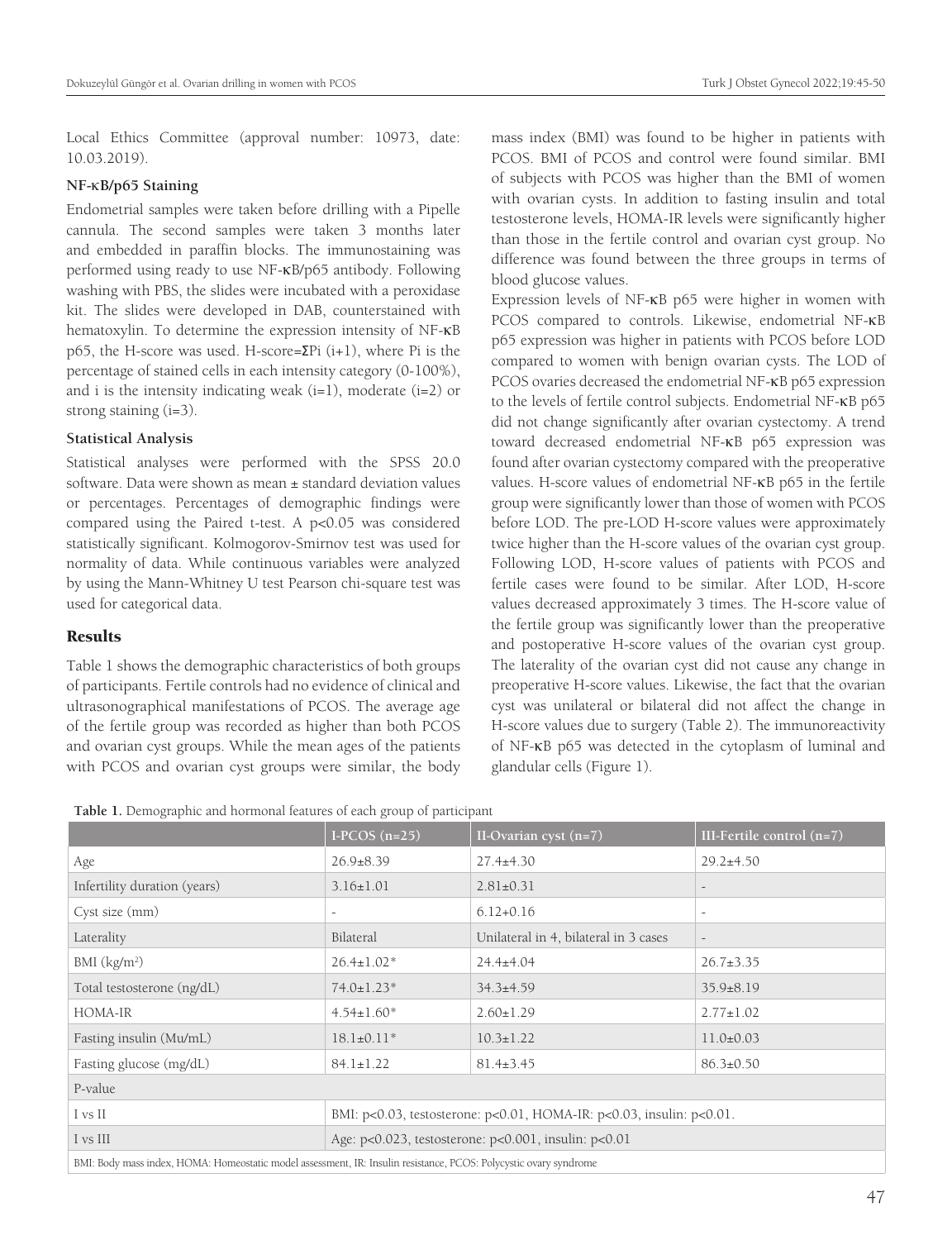### **Discussion**

In this study, we showed that pathological endometrial inflammation before LOD in clomiphene-resistant PCOS cases increased significantly compared to non-PCOS controls. The LOD of PCOS ovaries decreased the endometrial NF-κB p65 expression to the levels of fertile control subjects. Endometrial NF-κB p65 did not change significantly after ovarian cystectomy. Providing normalization in endometrial inflammation following LOD is an important finding that supports the view that a cause of subfertility in PCOS is abnormal endometrial inflammation. Many hormone values of our patients returned to normal after LOD. The decrease in HOMA-IR and androgen values after LOD may be the reason for the decrease in endometrial NFκB p65 levels. As a result, by performing ovarian drilling in

PCOS cases we can improve hormonal values and NF-κB p65 expression close to natural cycles by achieving a reduction in ovarian volume, serum testosterone, and androstenedione levels. In a recent study conducted in clomiphene-resisting PCOS cases, it has been shown that ovarian drilling increases the expression of endometrial receptivity genes<sup>(9)</sup>. LOD does not require cycle monitoring, is performed once, is inexpensive and has no risk of hyperstimulation, making it an alternative approach to medical treatments. In addition to all these positive effects, it has disadvantages such as surgical complications and the risk of periovarian adhesion.

The pathophysiology of PCOS is examined under four interacting topics such as insulin resistance, hyperandrogenemia, and chronic low-grade inflammation. While clinical and laboratory findings of systemic inflammation are observed in some of the

**Table 2.** Pre-drilling and post-drilling H-score values of NF kappa B/65 (RelA) expression in PCOS and control groups

|                               | H-score of NF kappa B/65 (RelA) expression |                 |                 |
|-------------------------------|--------------------------------------------|-----------------|-----------------|
| Groups                        | Preoperative                               | Postoperative   | p-value         |
| $PCOS$ (n=25)                 | $0.33 \pm 1.27$                            | $0.11\pm2.32$   | < 0.002         |
| Unilateral ovarian cyst (n=4) | $0.18 \pm 1.29$                            | $0.10 \pm 1.27$ | 0.069           |
| Bilateral ovarian cyst (n=3)  | $0.21 \pm 0.12$                            | $0.19\pm0.34$   | 0.080           |
| Fertile control $(n=7)$       | $0.09 + 4.78$                              |                 | $\qquad \qquad$ |

PCOS: Polycystic ovarian syndrome



**Figure 1.** High endometrial NF-kB p65 immunoreactivity in women with PCOS localized in luminal and glandular epithelium before LOD (A, red arrowheads, X20). Significantly decreased NF-kB p65 expression after LOD (B, arrow, X20). Normal endometrial NF-kB p65 expression in ovarian cyst group before cystectomy (C, arrowheads X20). Insignificant decline in NF-kB p65 expression following cystectomy (D, arrowhead X10)

*PCOS: Polycystic ovarian syndrome, LOD: Laparoscopic ovarian drilling*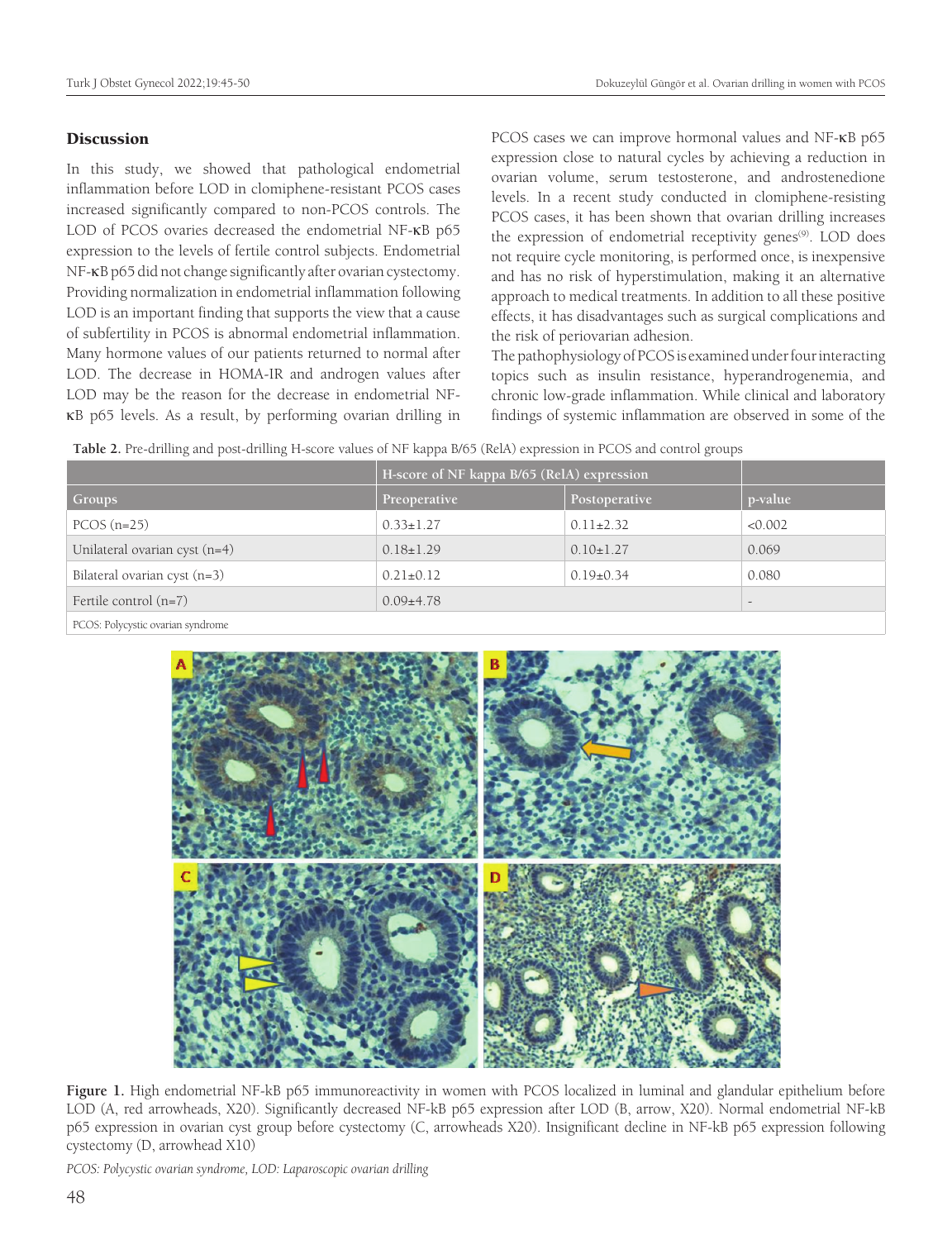PCOS cases, there is no evidence of the presence of inflammation in some of them. Adipose tissue of patients with PCOS causes pathological changes in insulin sensitivity, lipid metabolism, reproductive system functions, and inflammation through adipokines and proinflammatory cytokines such as hs-C-reactive protein, interleukin-6, and tumor necrosis factor  $\alpha$ , adiponectin, visfatin, and omentin<sup>(16,17)</sup>. Any systemic inflammatory condition located in the reproductive organs may affect the endometrium and then its receptive capacity $(1,3)$ . In line with this, the presence of PCOS, hydrosalpinx, endometriosis, or endometrioma affects the endometrial inflammation irrespective of their location $(1,5,9)$ . Since PCOS is a chronic and systemic inflammatory disease, the endometrium can be negatively affected by this process. Although many oocytes are collected in in vitro fertilizationembryo transfer cycles implantation rates are still relatively low in women with PCOS suggesting failed receptivity or deviation from physiological inflammation. NF-κB is the most studied molecule in the evaluation of endometrial inflammation. A recent study by Koc et al.<sup>(7)</sup> demonstrated that expression levels of endometrial NF-κB p65 increased in normal and overweight women with PCOS suggesting pathological inflammation. Nevertheless, studies investigating the effect of medical agents or ovarian surgery on PCOS-related pathological endometrial inflammation are lacking. Likewise, the role of LOD in endometrial NF-κB expression in PCOS-related subfertility has not yet been elucidated yet. Our findings are important in terms of the first demonstration of increased NF-κB p65 expression in infertile women with clomiphene-resistant PCOS. We clearly showed that expression levels of endometrial NF-κB p65 were higher in infertile patients with PCOS before LOD compared with healthy fertile controls. Significantly decreased NF-κB p65 expressions were deteceted in endometrial samples obtained three months after LOD.

LOD is a minimally invasive surgical procedure preferred in patients with PCOS who are resistant to clomiphene citrate administration, have BMI less than 30 kg/m<sup>2</sup> and LH levels above 10 IU/L. In infertile PCOS cases, a proper LOD normalizes impaired ovarian morphology, as well as endocrine properties<sup>(12,13,18)</sup>. A recent study demonstrated that endometrial receptivity genes were shown to be downregulated in clomiphene-resistant PCOS cases<sup>(9)</sup>. They also reported that LOD improves the expression of receptive genes. Although they did not evaluate the endometrial inflammation following LOD, they suggested that one of the most important causes of a decrease in receptivity molecules is pathological endometrial inflammation. In another work of the same author, it has been reported that NF-κB expression decreased significantly after endometrioma cystectomy<sup>(1)</sup>. When these results and our findings are evaluated together, we conclude that the endometrium can be indirectly affected in the presence of remote tissue disorders such as endometrioma or systemic diseases such as PCOS. Furthermore, because of the removal of the diseases, the indirect changes on the

endometrium disappear. The decrease in endometrial NFκB p65 expression after LOD in clomiphene-resistant PCOS cases is the biggest supporter of these claims. However, the absence of changes in endometrial inflammation in cases of a non-endometriotic benign cyst located in the ovary suggests a special communication between the ovarian tissue and the endometrium in PCOS cases.

Increased endometrial NF-κB p65 expression may lead to PCOS-associated subfertility and LOD restores pathological inflammatory events. We demonstrated for the first time that LOD improved the pathological endometrial inflammation in infertile women with clomiphene-resistant PCOS. We do not know the basic mechanism of the reduction of inflammation after LOD. However, it is possible to make some assumptions from the results obtained from previous studies. Endometrial inflammation and receptivity increase after salpingectomy is one of the best examples<sup>(6)</sup>. A significant reduction in the expression of endometrial NF-κB p65 after endometrioma resection is also a supportive example<sup>(1)</sup>. Similar to these two examples, LOD may have regulated inflammation on the endometrium by causing some morphological**,** metabolic and hormonal changes in the ovarian tissue. Since LOD does not have a direct effect on the endometrium, the results we obtained should depend on the change in ovarian tissue. Since inflammation is more detected in women with PCOS decrease in ovarian androgen production, stromal thickness and improvement of insulin resistance after LOD may indirectly normalize endometrial NF-κB p65 expression. Whatever the actual mechanism, the morphological and hormonal changes in the ovary after LOD affect the endometrium positively and correct the pathological inflammation. A reason for the improvement in fertility outcome after LOD may be the decrease of NF-κB p65 levels in the endometrium. Studies comparing medical treatment with LOD will further strengthen our knowledge of this issue.

### **Ethics**

**Ethics Committee Approval:** The study was performed approving by the Local Ethics Committee (approval number: 10973, date: 10.03.2019).

**Informed Consent:** Inform consent was obtained. **Peer-review:** Externally peer-reviewed.

### **Authorship Contributions**

Concept: N.D.G., K.G., A.Y., K.C., Ş.H., Design: N.D.G., K.G., A.Y., K.C., Ş.H., Data Collection or Processing: N.D.G., K.G., A.Y., K.C., Ş.H., Analysis or Interpretation: N.D.G., K.G., A.Y., K.C., Ş.H., Literature Search: N.D.G., K.G., A.Y., K.C., Ş.H., Writing: N.D.G., K.G., A.Y., K.C., Ş.H.

**Conflict of Interest:** No conflict of interest was declared by the authors.

**Financial Disclosure:** The authors declared that this study received no financial support.